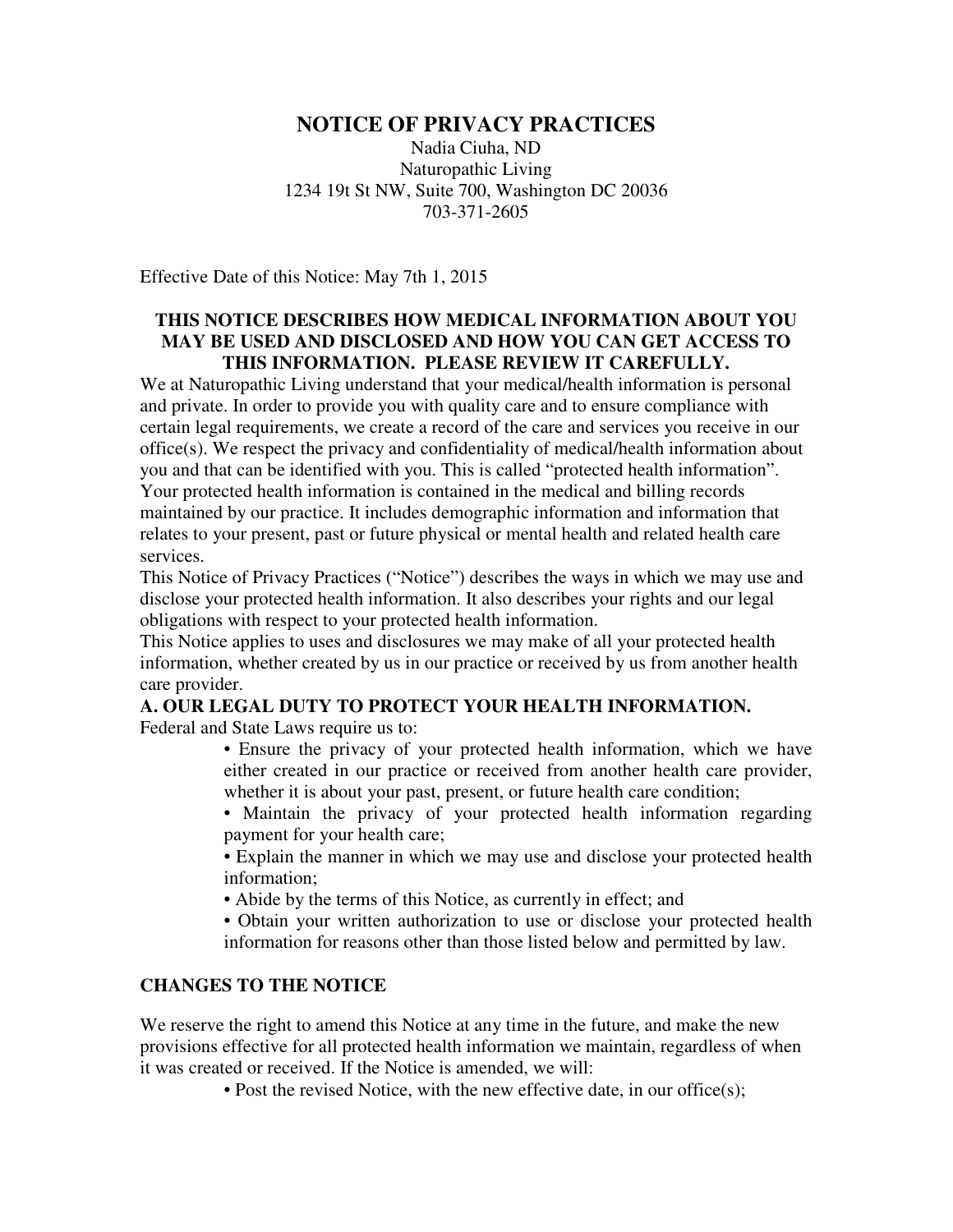• Make copies of the revised Notice available to you upon request.

#### **INCIDENTAL DISCLOSURES**

In the process of using or disclosing your protected health information for an authorized use, we may make incidental disclosures. We will take reasonable steps to limit incidental disclosures.

# **B. WE MAY USE AND DISCLOSE YOUR PROTECTED HEALTH INFORMATION TO PROVIDE YOU WITH TREATMENT, TO OBTAIN PAYMENT FOR SERVICES RENDERED TO YOU, AND FOR HEALTH CARE OPERATIONS.**

# **1. For treatment:**

We may use and disclose your protected health information to provide you with medical treatment and services, and to coordinate or manage your health care and related services. We may disclose your protected health information to our doctors and nurses, as well as to any other party involved in your care, either within our practice or an outside health care provider. We may also disclose your protected health information to providers or facilities who may be involved in your care after you leave our facility or our care.

**A practice-specific example**: Our health care providers may disclose information about your health condition to your referring physician or to a laboratory that requires it to perform testing.

## **2. For Payment:**

We may use and disclose your protected health information to bill and receive payment for the treatment and services we provide. We may disclose your protected health information to an insurance company or managed care company, Medicare, Medicaid, or any other third party payor. We may also provide protected health information to collection departments, consumer reporting agencies or any other health care provider who requests information necessary for them to collect payment. **A practice-specific example**: We may inform your insurance company about a treatment that we intend to provide so that we can obtain the appropriate approvals and/or to confirm coverage for your treatment.

#### **3. For Health Care Operations:**

We may use and disclose your protected health information as necessary for us to operate our medical practice. We may use and disclose your protected health information for internal operations, such as general administrative activities and quality assurance programs.

We may use and disclose your protected health information:

• To review and improve the quality of care you receive;

• To train and educate doctors, nurses, students, volunteers or other medical staff;

• To plan for services, such as when we assess certain services that we may want to offer in the future;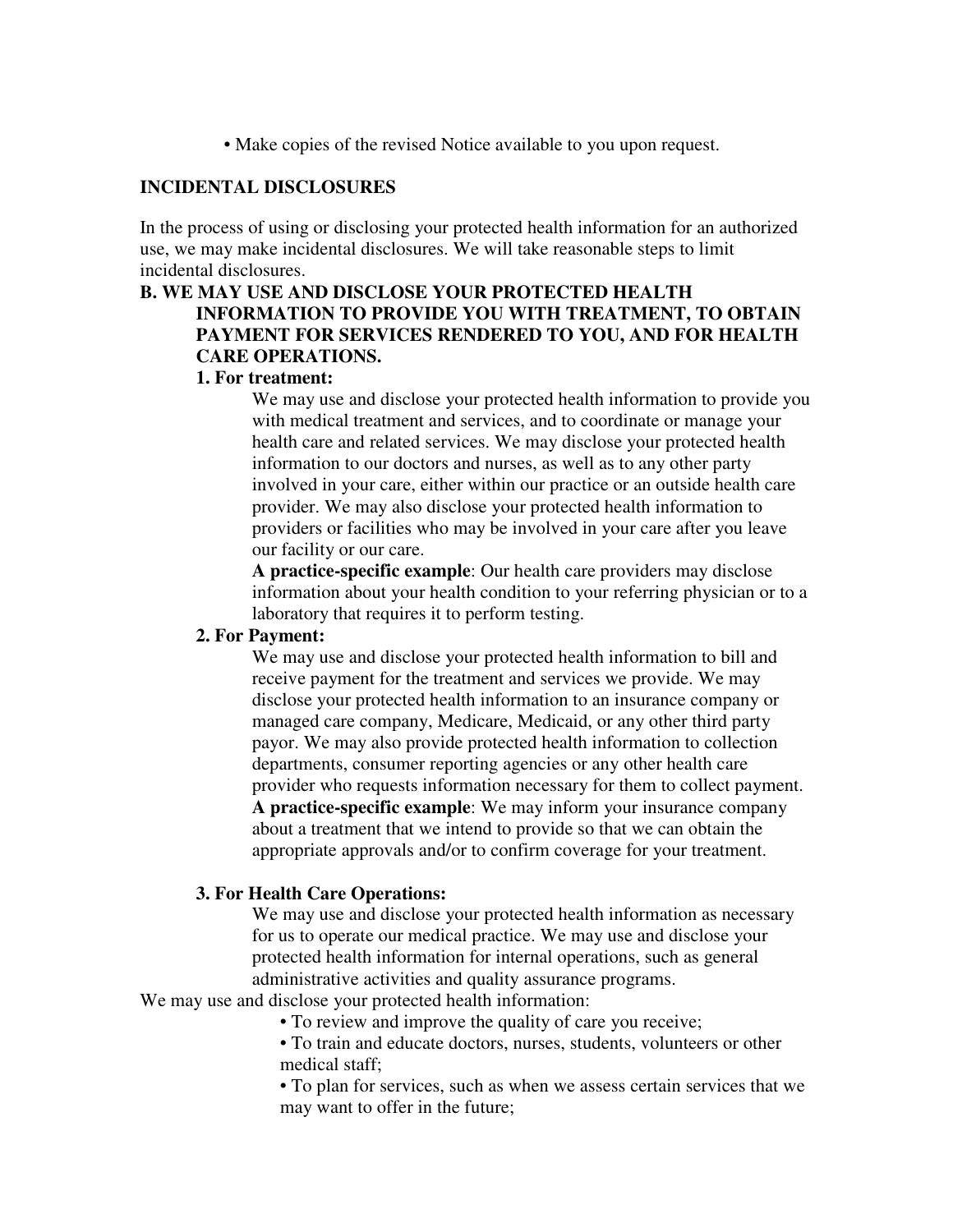• To evaluate the performance of our employees;

• To our lawyers, consultants, accountants, and other business associates;

• In order to compare your information with that of several other patients to determine if we should offer new services or if new treatments were effective;

• To identify groups of patients who have similar health problems to give them information about treatment alternatives, programs, or new procedures;

• To organizations that assess the quality of care we provide to our patients (such as government agencies or accrediting bodies); • To organizations that evaluate, certify or license health care providers, staff or facilities in a particular specialty;

• To assist others who may be reviewing our activities such as accountants, lawyers, consultants, risk managers, and other who assist us in complying with state and federal laws;

• If we are in the process of selling our business or merging with other health care entities, or giving control to someone else;

• For procedures involving health care fraud and abuse detection and compliance; and

• To develop internal protocols.

**Practice-specific example**: We may disclose information as it relates to health care operations to accountants who are auditing our billing records.

# **C. WE MAY USE AND DISCLOSE YOUR PROTECTED HEALTH INFORMATION WITHOUT YOUR AUTHORIZATION IN LIMITED SITUATIONS.**

The following are situations in which we may use or disclose your protected health information without your written authorization or an opportunity for you to agree or object.

#### **1. As Required by Law:**

We may disclose your protected health information when required to do so by federal, state or local law or other judicial or administrative proceedings.

# **2. Emergencies:**

We may use or disclose protected health information as necessary in emergency treatment situations.

### **3. Public Health Risk:**

We may disclose your protected health information for public health activities. For example, we may disclose protected health information about you if you have been exposed to a communicable disease or may otherwise be at risk of spreading a disease. Other examples may include reports about injuries or disability, reports of births and deaths, reports of child abuse and/or neglect and reports regarding the recall of products.

#### **4. At Our Office:**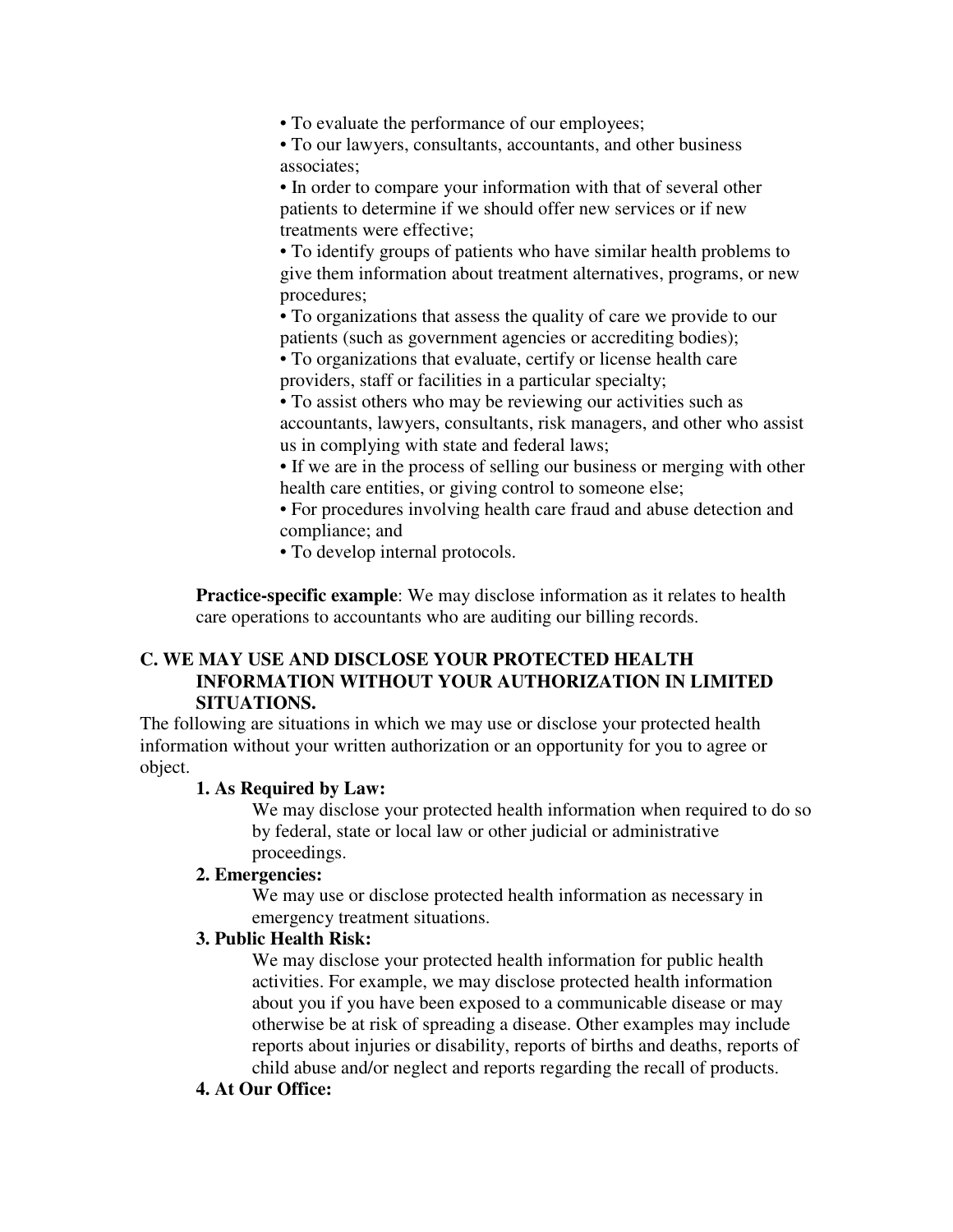*Unless you object***,** we may use and disclose certain limited information about you on our sign-in sheet while you are in our offices. This information may include your name, but will not include information about your condition. We will also call your name to notify you that the provider is ready to see you or that we need to discuss something with you.

## **5. Individuals Involved in Your Care or Payment for Your Care:**

*Unless you object***,** we may disclose protected health information about you to a family member, relative, close personal friend or any other person you identify, including clergy, who is involved in your care. These disclosures are limited to information relevant to the person's involvement in your care or in payment for your care.

# **6. Disaster Relief:**

*Unless you object***,** we may disclose protected health information about you to an organization assisting in disaster relief efforts. Even if you object, we may still share information about you if necessary to respond to emergency circumstances.

# **7. Reporting Victims of Abuse or Neglect:**

When authorized by law, or if you agree to the report, and if we believe that you have been a victim of abuse or neglect, we may use and disclose your protected health information to notify a government authority.

# **8. Health Oversight Activities:**

When authorized by law, we may disclose your protected health information to a health oversight agency for activities, such as audits, investigations, inspections, licensure actions or other legal proceedings. A health oversight agency is a state or federal agency that oversees the health care system.

#### **9. Judicial and Administrative Proceedings:**

We may disclose your protected health information in response to a court or an administrative order. In certain circumstances, we also may disclose protected health information in response to a subpoena, a discovery request, or any other lawful process by another party involved in the action. We will make a reasonable effort to inform you about the request.

#### **10. Law Enforcement:**

We may disclose your protected health information for certain law enforcement purposes, including, but not limited to:

> • Reporting certain types of wounds and/or other physical injuries (i.e. gunshot wounds);

- Reports required by law;
- Reporting emergencies or suspicious deaths;
- Complying with a court order, warrant, subpoena (in certain circumstances), or other legal process;
- Identifying or locating a suspect or missing person, material witness or fugitive;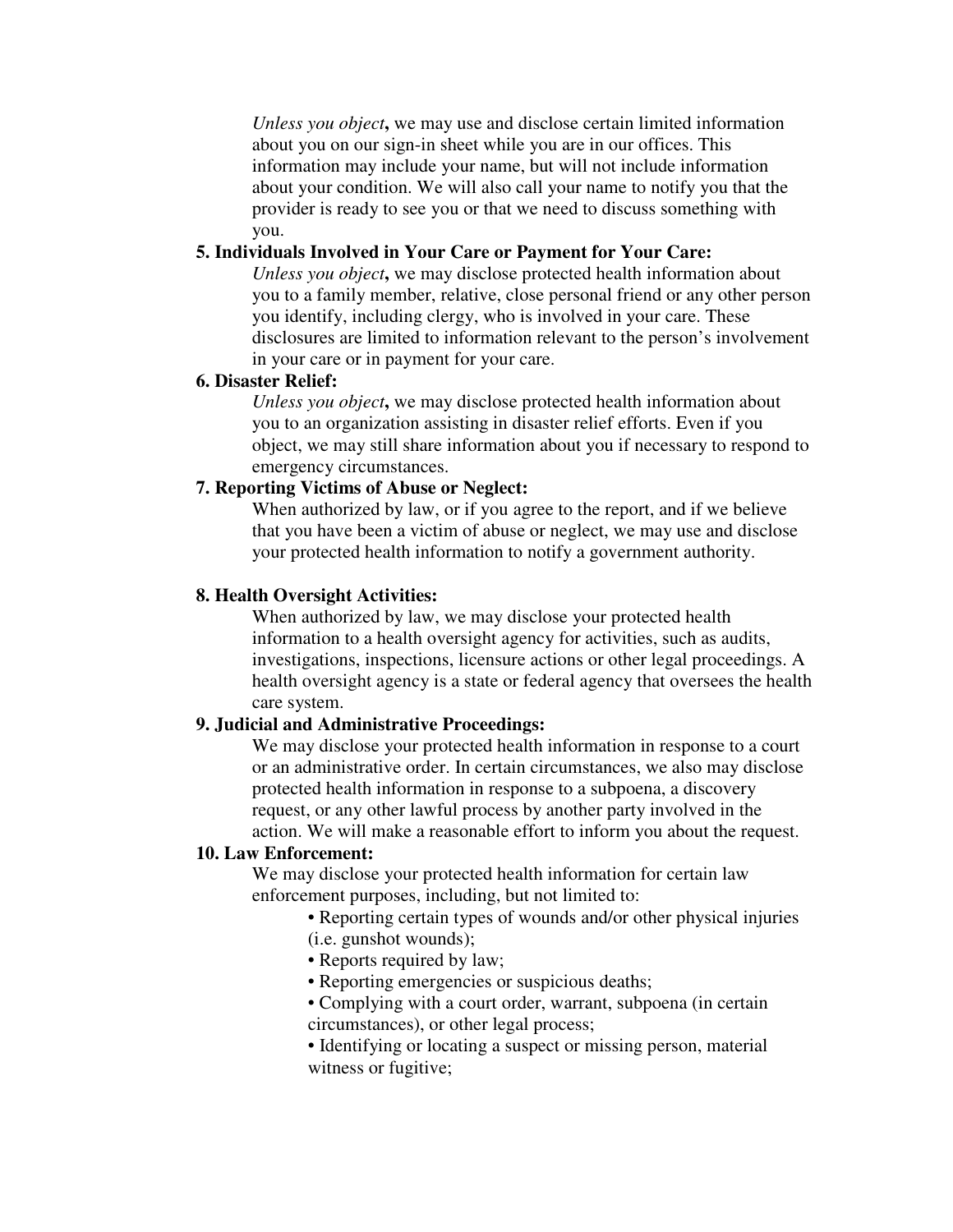• Answering certain requests for information concerning crimes, about the victim of crimes;

• Reporting and/or answering requests about a death we believe may be the result of a crime;

• Reporting criminal conduct that took place on our premises; and

• In emergency situations to report a crime, the location of the crime or victim or the identity, description and/or location of a person involved in the crime.

### **11. Coroners, Medical Examiners, Funeral Directors:**

We may disclose your protected health information to a coroner, medical examiner or funeral director. We may disclose information about deceased patients to funeral directors if necessary to allow them to carry out their duties. We may disclose protected health information about you to a coroner or medical examiner for the purposes of identifying you should you die.

#### **12. Organ/Tissue Donation Organizations:**

If you are an organ donor, we may disclose your protected health information to an organization involved in the donation of organs and tissue to enable them to carry out their lawful duties.

# **13. Research:**

In some situations, your protected health information may be used for research purposes, provided that the privacy and safety aspects of the research have been reviewed and approved by an institutional review board or a privacy board. The board must have established procedures to ensure that your protected health information remains confidential.

### **14. To Avert a Serious Threat to Health or Safety:**

We may use or disclose your protected health information if we believe it is necessary to prevent a serious threat to your health or safety or the health or safety of the public or another person. We may only make the disclosure to a person or entity that would be able to help lessen or prevent the threatened harm.

# **15. Military and Veterans:**

If you are a member of the armed forces, we may use and disclose your protected health information as required by military command authorities. We may also disclose your protected health information to the appropriate foreign military authority if you are a member of a foreign military.

### **16. National Security and Intelligence Activities:**

We may disclose protected health information to authorized federal officials conducting national security, counterintelligence, and intelligence activities authorized by law.

#### **17. Protective Services for the President and Others:**

We may disclose your protected health information to authorized federal officials, as needed, to provide protection to the President of the United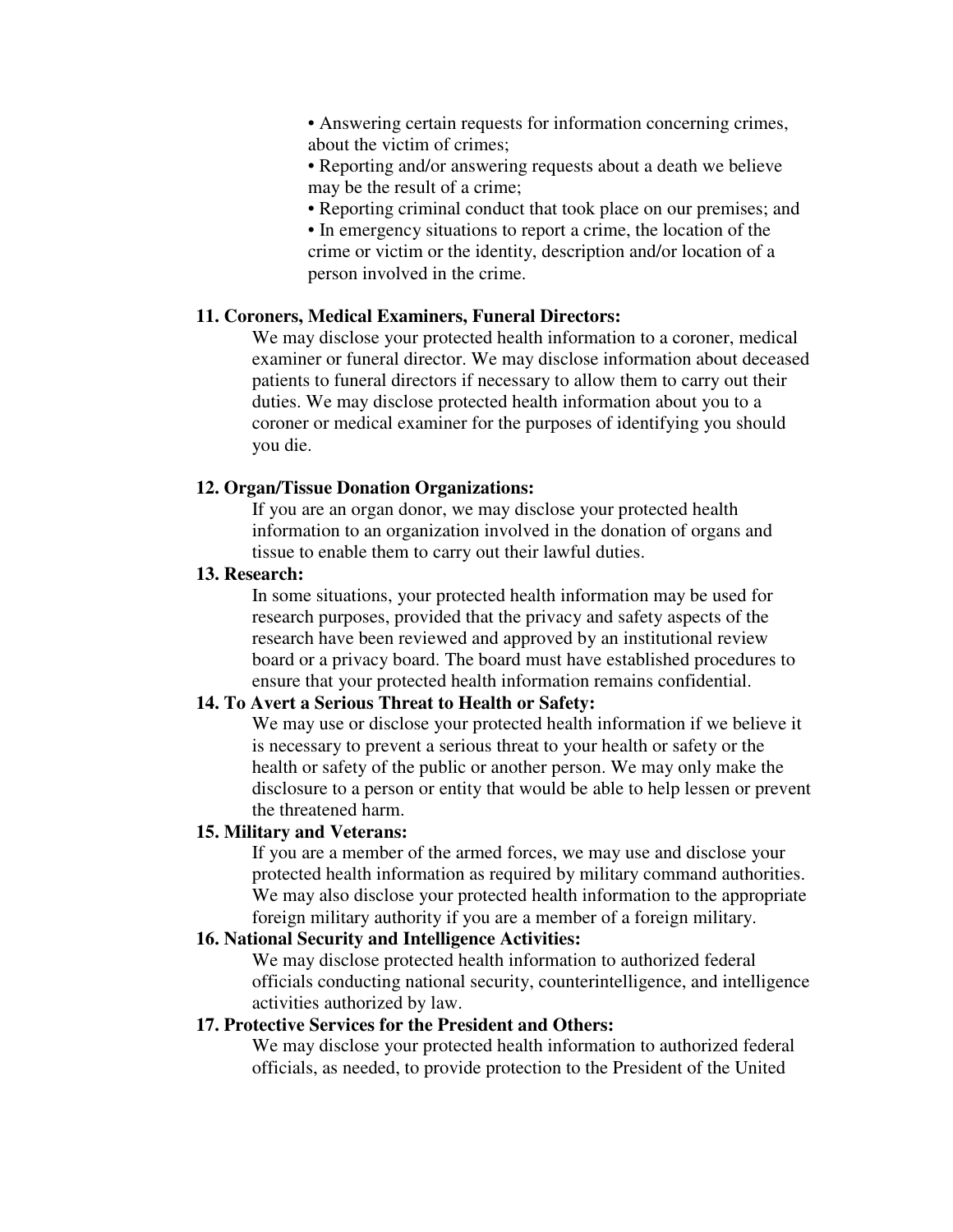States, other authorized persons, foreign heads of states or to conduct certain special investigations.

# **18. Inmates/Law Enforcement Custody:**

If you are an inmate of a correctional institution or under the custody of a law enforcement official, we may disclose your protected health information to the correctional institution or law enforcement official for the following purposes:

- To enable the correctional institution or law enforcement official to provide you with necessary health care services;
- To protect your own health and safety;
- To protect the health and safety of others; and/or
- For the safety and security of the correctional institution.

### **19. Workers' Compensation:**

We may use or disclose your protected health information to comply with laws and regulations relating to workers' compensation or similar programs established by law that provide benefits for work-related injuries and/or illnesses.

# **20. Fundraising Activities:**

We may use limited protected health information such as your name, address and phone number and the dates you received treatment or services, to contact you in an effort to raise money for a program developed by our practice. We may also disclose contact information for fundraising purposes to a foundation related to our organization. If you do not want to be contacted this way, you should notify us in writing by contacting the Privacy Contact Office at the telephone number listed on the first page of this Notice.

# **21. Appointment Reminders:**

We may use or disclose protected health information to remind you about:

- appointments in our organization; and
- appointments that we have scheduled for you with other health care organizations.

Please note that we will use the contact information that you have provided to us to mail or call with appointment reminders.

# **22. Treatment Alternatives and Health-Related Benefits and Services:**

We may use or disclose your protected health information to inform you about treatment alternatives and health-related benefits and services that may be of interest to you. This may include telling you about:

- treatments:
- services:
- products;
- other health care providers;
- special programs;
- nutritional services.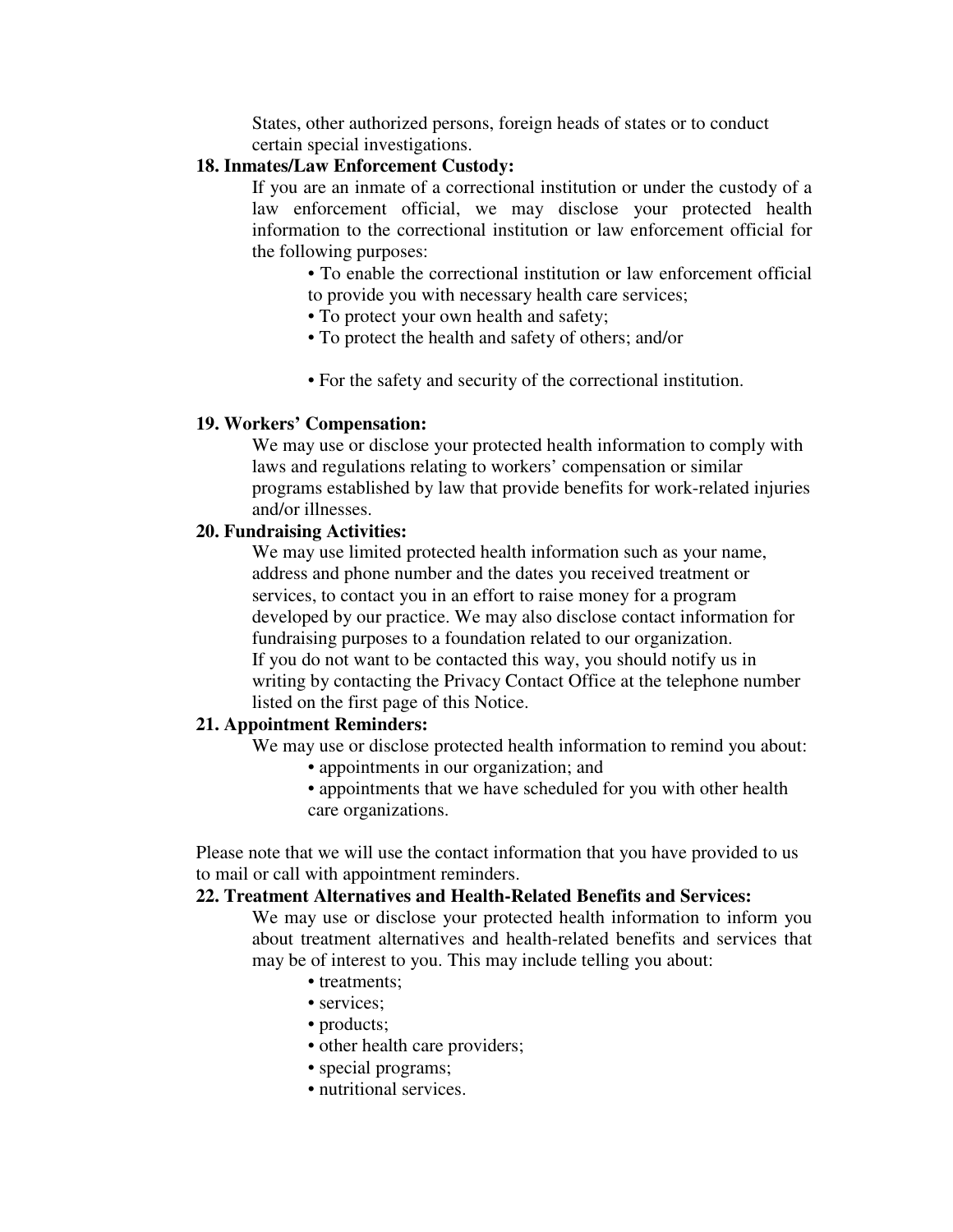### **23. Business Associates:**

We may disclose your protected health information to our business associates under Business Associate Agreements. Business associates may include:

- Answering Services;
- Transcription Services;
- Accounting Services;
- Attorney*/*Legal Services*.*

# **D. YOUR AUTHORIZATION IS REQUIRED FOR ALL OTHER USES AND DISCLOSURES OF YOUR PROTECTED HEALTH INFORMATION.**

Except for those circumstances listed above, we will use and disclose your protected health information only with your written authorization. You may revoke your authorization, in writing, at any time. If you revoke an authorization, we will no longer use or disclose your protected health information for the purposes covered by that authorization, except where we have already relied on the authorization.

# **E. YOUR RIGHTS REGARDING YOUR PROTECTED HEALTH INFORMATION.**

You have the following rights regarding your protected health information that we maintain:

# **1. The Right to Access Your Protected Health Information:**

Except under limited circumstances, and upon written request, you have the right to inspect and obtain a copy of your protected health information. Your protected health information is contained in our medical and billing records or any other record used by us to make decisions about your care. Under current state law, we may charge you no more than 0.45 cents per page, plus first-class postage, if we make a copy of your medical record. (There are some circumstances under which we are not permitted to charge you for the record, but in most cases we may charge.) We may also charge you a reasonable fee for copying x-rays and furnishing tissue slides or blocks.

To inspect and request a copy of your protected health information, you should submit your written request to us.

We must respond to your request within 30 days, by either supplying the records or sending a written notification of denial. We may deny your request to inspect or receive copies of your PHI in the following limited circumstances:

> • The information was compiled exclusively in connection with a criminal, civil or administrative proceeding;

• The disclosure to the patient is prohibited by the Clinical

Laboratory Improvement Act (42 U.S.C. §263a);

- You are a correctional institution inmate and the correctional administrators have provided reasons for denying access;
- The information is for a research study not yet complete;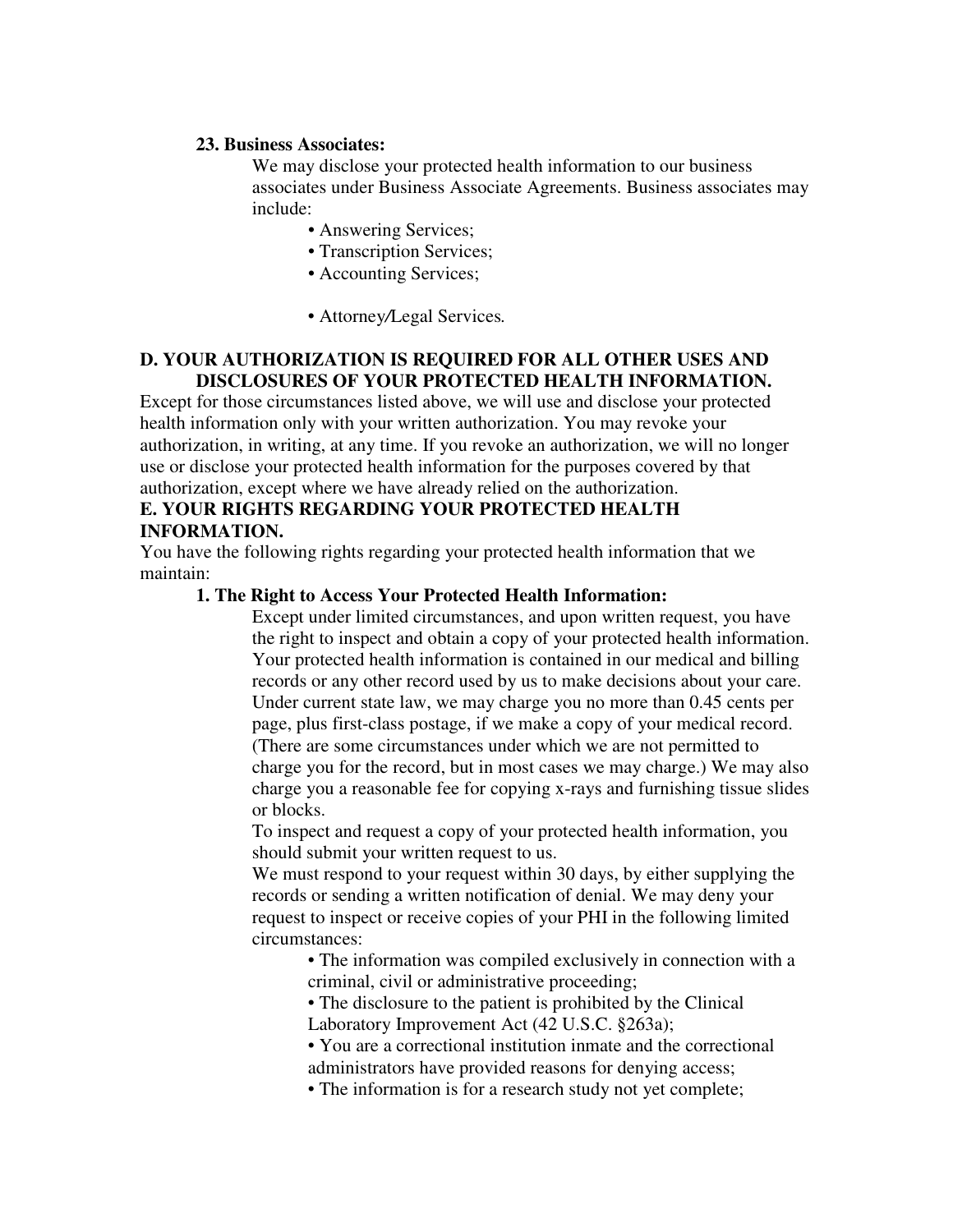• The Privacy Act (5 U.S.C. §552a) prohibits access;

• The information was obtained by a person other than a health care provider upon our promise to keep the information confidential, and access would reveal the informant's identity;

• We determine access is likely to endanger the life or safety of the patient or others;

• The information contains information about another person and we determine that access is likely to cause substantial harm to that person;

• The request for access is made by the patient's personal representative and we believe access is likely to cause substantial harm to the patient or others.

If you are denied access to your protected health information, in some cases you will have the right to request a review of this denial. The review will be performed by a licensed health care professional designated by us, who did not participate in the original decision to deny access.

# **2. The Right to Request Restrictions:**

You have the right to request a restriction on the way we use or disclose your protected health information for treatment, payment or health care operations. You also have the right to request restrictions on the protected health information that we disclose about you to a family member, friend or other person involved in your care or the payment of your care. If you wish to request such a restriction, you should submit your written request to us. You must tell us what information you want restricted, to whom you want the information restricted, and whether you want to limit our use, disclosure or both.

*We are not required to agree to such a restriction*. If we do agree to the restriction, we will honor that restriction except as needed to provide you with emergency treatment.

# **3. The Right to Request Confidential Communications:**

You have the right to request that we communicate with you concerning your health matters in a certain manner or at a certain location. For example, you can request that we contact you only at a certain phone number or a specific address.

You should submit your written request for confidential communications to us. You must tell us how and where you want to be contacted. We will accommodate your reasonable requests, but may deny the request if you are unable to provide us with appropriate methods of contacting you.

#### **4. The Right to Request an Amendment:**

You have the right to request that we amend medical or billing records, or other protected health information maintained by us, for as long as the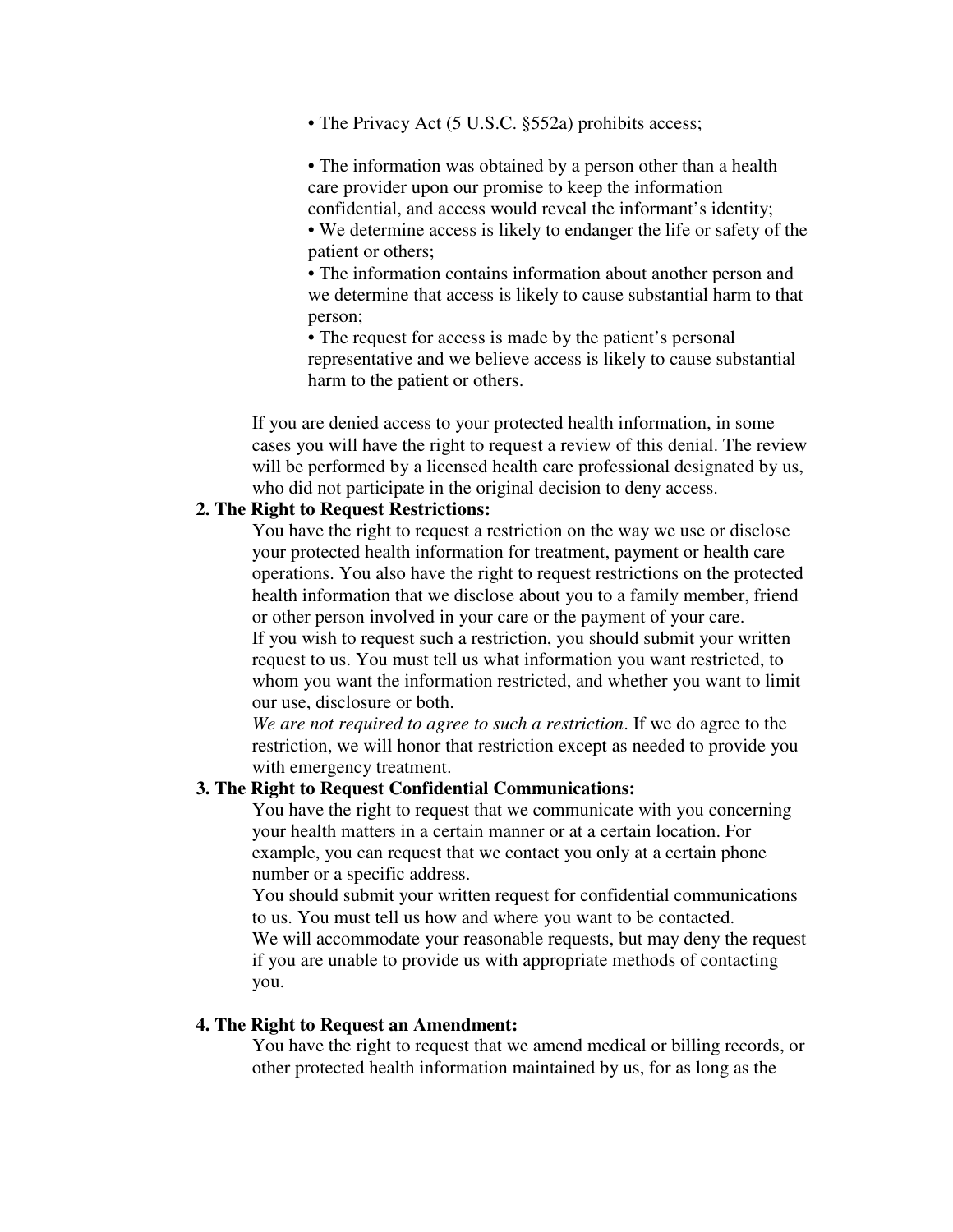information is kept by us. Your request must be made in writing and must explain the reasons for the requested amendment.

We may deny your request for amendment if the information:

- was not created by us (unless you prove the creator of the information is no longer available to amend the record);
- is not part of the records maintained by us;
- in our opinion, is accurate and complete;
- is information to which you do not have a right of access.

We must respond to your request within 60 days of receiving the request. If we agree to the amendment, we will notify you and amend the relevant portions of your medical record. We will also make a reasonable effort to inform business associates and other individuals known to us, or identified by you, as having the protected health information being amended. If we deny your request for amendment, we will give you a written denial notice, including the reasons for the denial and explain to you that you have the right to submit a written statement disagreeing with the denial. Your statement of disagreement will be attached to your medical record. If you should submit a statement of disagreement, we have the right to insert a rebuttal statement into the medical record. We will provide you with a copy of the rebuttal statement. If you do not wish to submit a statement of disagreement, you may request that a copy of the amendment request and a copy of our denial be included with all future disclosures.

Should we deny your request for an amendment, you have the right to pursue a complaint process by contacting our Privacy Contact Office, or you may contact the Secretary of Health and Human Services to lodge your complaint.

If you wish to request an amendment, you should submit the request to us in writing.

### **5. The Right to An Accounting of Disclosures:**

You have the right to request an accounting of certain disclosures of your protected health information made after April 14, 2003. You may request an accounting of disclosures made up to six (6) years before the date of your request, beginning with records created on or after April 14, 2003. An accounting is a listing of disclosures made by us or by others on our behalf, but does **not** include:

- disclosures made for treatment, payment and health care operations;
- disclosures made directly to you, that you authorized, or those which are made to individuals involved in your care;
- disclosure made to correctional institutions or law enforcement official about an inmate in custody;
- disclosure made for national security or intelligence purposes;
- disclosure of a limited data set; or
- an incidental disclosure.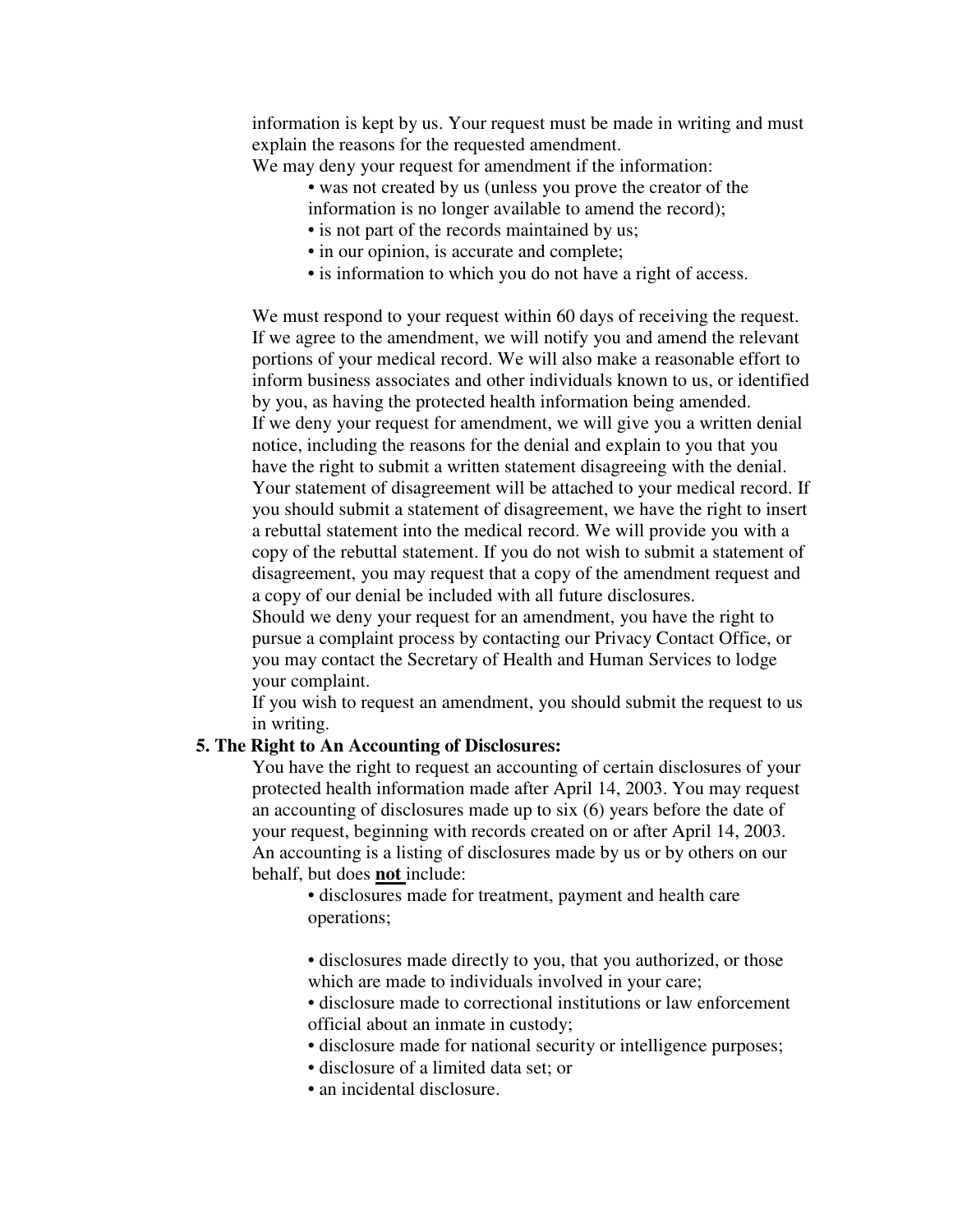You must submit your request for an accounting of disclosures to us in writing. You must state the time period for which you would like the accounting. We must respond to you 60 days after receipt of your request. The accounting will include the disclosure date, the name, address (if known) of the person or entity that received the information, a brief description of the information disclosed, and a brief statement of the purpose of the disclosure. If you request a listing of disclosures more than once within a 12-month period, we will charge you a reasonable fee for the accounting. The first accounting, within a 12-month period, is provided to you at no charge.

# **6. The Right to a Paper Copy of This Notice:**

You have the right to obtain a paper copy of this Notice, even if you have agreed to receive this Notice electronically. You may request a copy of this Notice at any time by contacting our office in writing or by phone

# **F. SPECIAL RULES REGARDING THE DISCLOSURE OF MENTAL HEALTH CONDITIONS, SUBSTANCE ABUSE, AND HIV-RELATED INFORMATION.**

For uses and disclosures of your protected health information related to care for mental health conditions, substance abuse, or HIV-related information, special restrictions may apply. For example, we generally may not disclose this specially protected information in response to a subpoena, warrant or other legal process unless you sign a special authorization or if a court orders the disclosure.

# **1. Mental Health Information:**

If needed for your diagnosis or treatment in a mental health program, mental health information may be disclosed as needed between your treatment team members, and very limited information may be disclosed for payment purposes. Otherwise mental health information may **not** be disclosed without your authorization, except as specifically permitted by state or federal law.

#### **2. HIV-related Information:**

HIV-related information will not be disclosed, except under limited circumstances set forth under state or federal law, without your specific written authorization.

### **3. Substance Abuse Treatment:**

If you are treated in a substance abuse program, information which could identify you as alcohol or drug-dependant will not be disclosed without your specific authorization except for purposes of treatment or payment or when specifically required or allowed under state or federal law.

# **4. Psychotherapy Notes:**

A special authorization is required for the disclosure of psychotherapy notes, and special rules may apply which limit the information which is disclosed.

### **G. COMPLAINTS.**